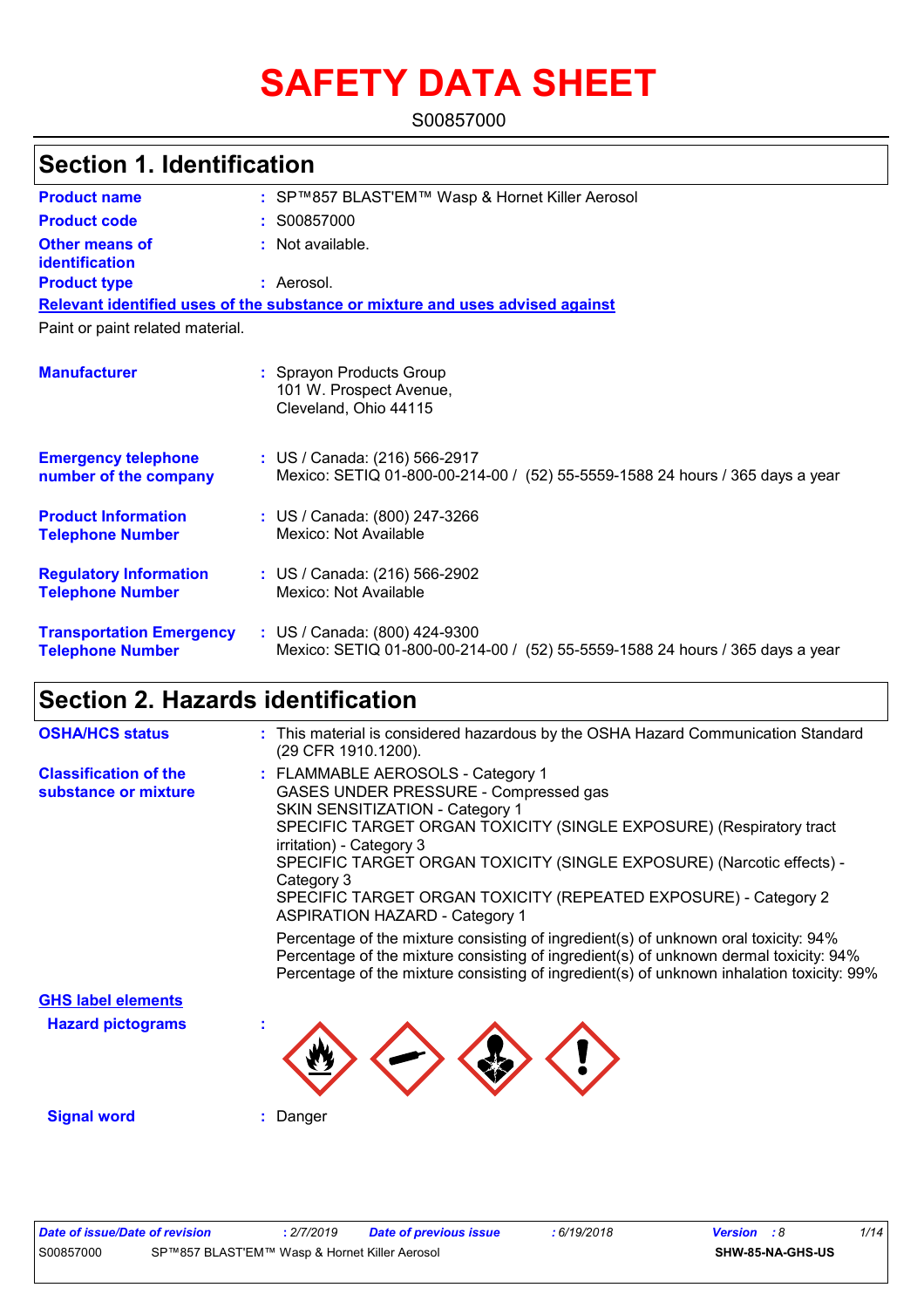## **Section 2. Hazards identification**

| <b>Hazard statements</b>                   | : Extremely flammable aerosol.<br>Contains gas under pressure; may explode if heated.<br>May cause an allergic skin reaction.<br>May be fatal if swallowed and enters airways.<br>May cause respiratory irritation.<br>May cause drowsiness or dizziness.<br>May cause damage to organs through prolonged or repeated exposure.                                                                                                  |
|--------------------------------------------|----------------------------------------------------------------------------------------------------------------------------------------------------------------------------------------------------------------------------------------------------------------------------------------------------------------------------------------------------------------------------------------------------------------------------------|
| <b>Precautionary statements</b>            |                                                                                                                                                                                                                                                                                                                                                                                                                                  |
| <b>Prevention</b>                          | : Wear protective gloves. Keep away from heat, hot surfaces, sparks, open flames and<br>other ignition sources. No smoking. Do not spray on an open flame or other ignition<br>source. Use only outdoors or in a well-ventilated area. Do not breathe dust or mist.<br>Contaminated work clothing must not be allowed out of the workplace. Pressurized<br>container: Do not pierce or burn, even after use.                     |
| <b>Response</b>                            | : Get medical attention if you feel unwell. IF INHALED: Remove person to fresh air and<br>keep comfortable for breathing. Call a POISON CENTER or physician if you feel unwell.<br>IF SWALLOWED: Immediately call a POISON CENTER or physician. Do NOT induce<br>vomiting. IF ON SKIN: Wash with plenty of soap and water. Wash contaminated<br>clothing before reuse. If skin irritation or rash occurs: Get medical attention. |
| <b>Storage</b>                             | : Store locked up. Protect from sunlight. Do not expose to temperatures exceeding 50<br>°C/122 °F. Store in a well-ventilated place.                                                                                                                                                                                                                                                                                             |
| <b>Disposal</b>                            | Dispose of contents and container in accordance with all local, regional, national and<br>international regulations.                                                                                                                                                                                                                                                                                                             |
| <b>Supplemental label</b><br>elements      | DELAYED EFFECTS FROM LONG TERM OVEREXPOSURE. Contains solvents which<br>can cause permanent brain and nervous system damage. Intentional misuse by<br>deliberately concentrating and inhaling the contents can be harmful or fatal. FOR<br><b>INDUSTRIAL USE ONLY.</b>                                                                                                                                                           |
|                                            | Please refer to the SDS for additional information. Keep out of reach of children. Keep<br>upright in a cool, dry place. Do not discard empty can in trash compactor.                                                                                                                                                                                                                                                            |
| <b>Hazards not otherwise</b><br>classified | : None known.                                                                                                                                                                                                                                                                                                                                                                                                                    |

## **Section 3. Composition/information on ingredients**

| Substance/mixture     | : Mixture        |
|-----------------------|------------------|
| Other means of        | : Not available. |
| <b>identification</b> |                  |

#### **CAS number/other identifiers**

| Ingredient name   | % by weight | <b>CAS number</b> |
|-------------------|-------------|-------------------|
| Aliphatic Solvent | $\geq 90$   | 64742-47-8        |
| 2-Propanol        | $\leq 10$   | 67-63-0           |
| l Carbon Dioxide  | ∣≤3         | 124-38-9          |
| l Permethrin      | $≤0.3$      | 52645-53-1        |
| Aliphatic Solvent | I≤0.3       | 64742-47-8        |

Any concentration shown as a range is to protect confidentiality or is due to batch variation.

**There are no additional ingredients present which, within the current knowledge of the supplier and in the concentrations applicable, are classified as hazardous to health and hence require reporting in this section.**

**Occupational exposure limits, if available, are listed in Section 8.**

### **Section 4. First aid measures**

#### **Description of necessary first aid measures**

**Eye contact :**

: Immediately flush eyes with plenty of water, occasionally lifting the upper and lower eyelids. Check for and remove any contact lenses. Continue to rinse for at least 10 minutes. Get medical attention following exposure or if feeling unwell.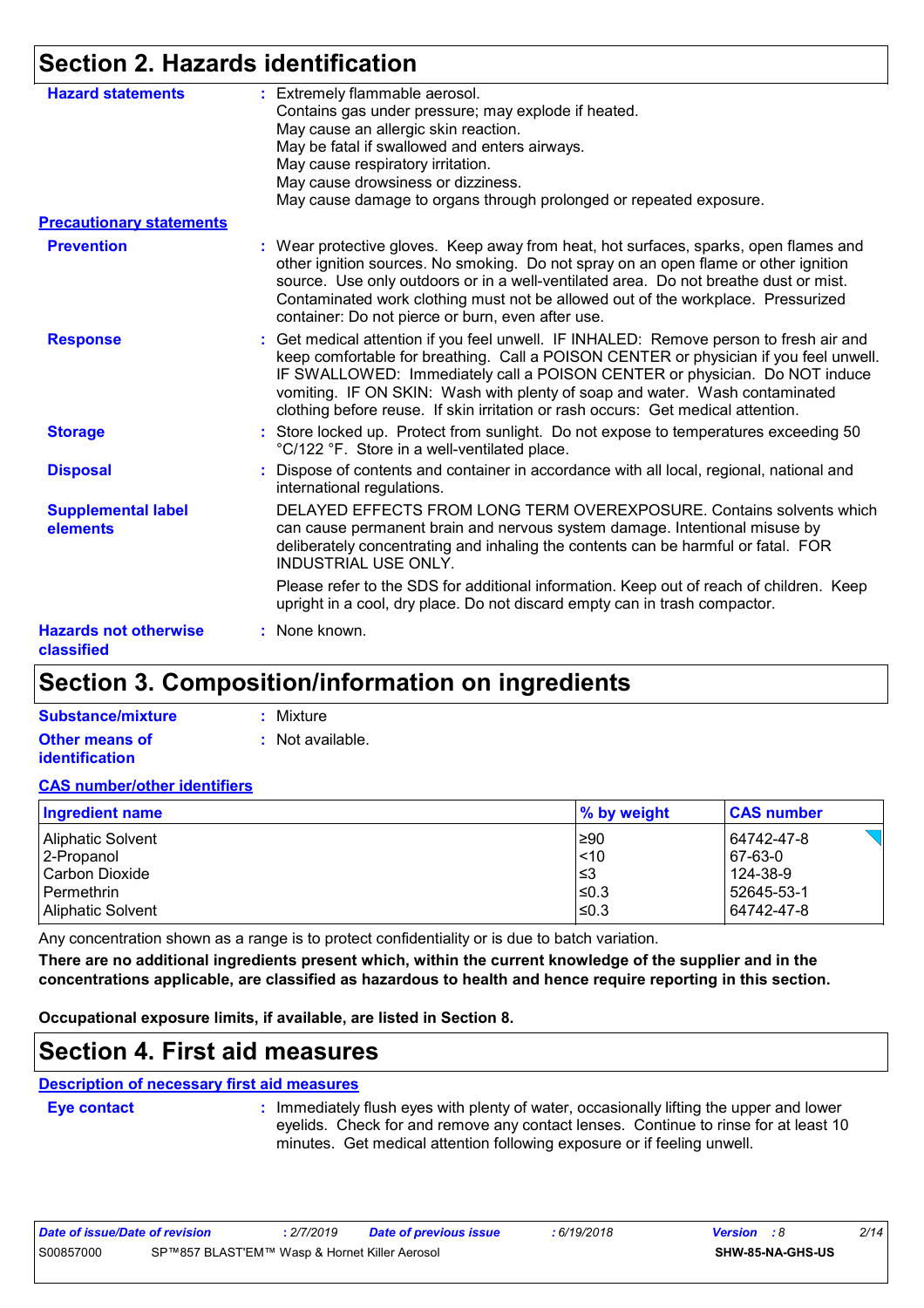## **Section 4. First aid measures**

| <b>Inhalation</b>   | : Remove victim to fresh air and keep at rest in a position comfortable for breathing. If it<br>is suspected that fumes are still present, the rescuer should wear an appropriate mask<br>or self-contained breathing apparatus. If not breathing, if breathing is irregular or if<br>respiratory arrest occurs, provide artificial respiration or oxygen by trained personnel. It<br>may be dangerous to the person providing aid to give mouth-to-mouth resuscitation.<br>Get medical attention. If necessary, call a poison center or physician. If unconscious,<br>place in recovery position and get medical attention immediately. Maintain an open<br>airway. Loosen tight clothing such as a collar, tie, belt or waistband.                                                                                                            |
|---------------------|-------------------------------------------------------------------------------------------------------------------------------------------------------------------------------------------------------------------------------------------------------------------------------------------------------------------------------------------------------------------------------------------------------------------------------------------------------------------------------------------------------------------------------------------------------------------------------------------------------------------------------------------------------------------------------------------------------------------------------------------------------------------------------------------------------------------------------------------------|
| <b>Skin contact</b> | : Wash with plenty of soap and water. Remove contaminated clothing and shoes. Wash<br>contaminated clothing thoroughly with water before removing it, or wear gloves.<br>Continue to rinse for at least 10 minutes. Get medical attention. In the event of any<br>complaints or symptoms, avoid further exposure. Wash clothing before reuse. Clean<br>shoes thoroughly before reuse.                                                                                                                                                                                                                                                                                                                                                                                                                                                           |
| <b>Ingestion</b>    | : Get medical attention immediately. Call a poison center or physician. Wash out mouth<br>with water. Remove dentures if any. Remove victim to fresh air and keep at rest in a<br>position comfortable for breathing. If material has been swallowed and the exposed<br>person is conscious, give small quantities of water to drink. Stop if the exposed person<br>feels sick as vomiting may be dangerous. Aspiration hazard if swallowed. Can enter<br>lungs and cause damage. Do not induce vomiting. If vomiting occurs, the head should<br>be kept low so that vomit does not enter the lungs. Never give anything by mouth to an<br>unconscious person. If unconscious, place in recovery position and get medical<br>attention immediately. Maintain an open airway. Loosen tight clothing such as a collar,<br>tie, belt or waistband. |

|                                       | Most important symptoms/effects, acute and delayed                                                                                                                                        |
|---------------------------------------|-------------------------------------------------------------------------------------------------------------------------------------------------------------------------------------------|
| <b>Potential acute health effects</b> |                                                                                                                                                                                           |
| <b>Eye contact</b>                    | : No known significant effects or critical hazards.                                                                                                                                       |
| <b>Inhalation</b>                     | : Can cause central nervous system (CNS) depression. May cause drowsiness or<br>dizziness. May cause respiratory irritation.                                                              |
| <b>Skin contact</b>                   | : May cause an allergic skin reaction.                                                                                                                                                    |
| <b>Ingestion</b>                      | : Can cause central nervous system (CNS) depression. May be fatal if swallowed and<br>enters airways.                                                                                     |
| <b>Over-exposure signs/symptoms</b>   |                                                                                                                                                                                           |
| <b>Eye contact</b>                    | : Adverse symptoms may include the following:<br>irritation<br>redness                                                                                                                    |
| <b>Inhalation</b>                     | : Adverse symptoms may include the following:<br>respiratory tract irritation<br>coughing<br>nausea or vomiting<br>headache<br>drowsiness/fatigue<br>dizziness/vertigo<br>unconsciousness |
| <b>Skin contact</b>                   | : Adverse symptoms may include the following:<br>irritation<br>redness                                                                                                                    |
| <b>Ingestion</b>                      | : Adverse symptoms may include the following:<br>nausea or vomiting                                                                                                                       |
|                                       | Indication of immediate medical attention and special treatment needed, if necessary                                                                                                      |
| <b>Notes to physician</b>             | : Treat symptomatically. Contact poison treatment specialist immediately if large<br>quantities have been ingested or inhaled.                                                            |
| <b>Specific treatments</b>            | : No specific treatment.                                                                                                                                                                  |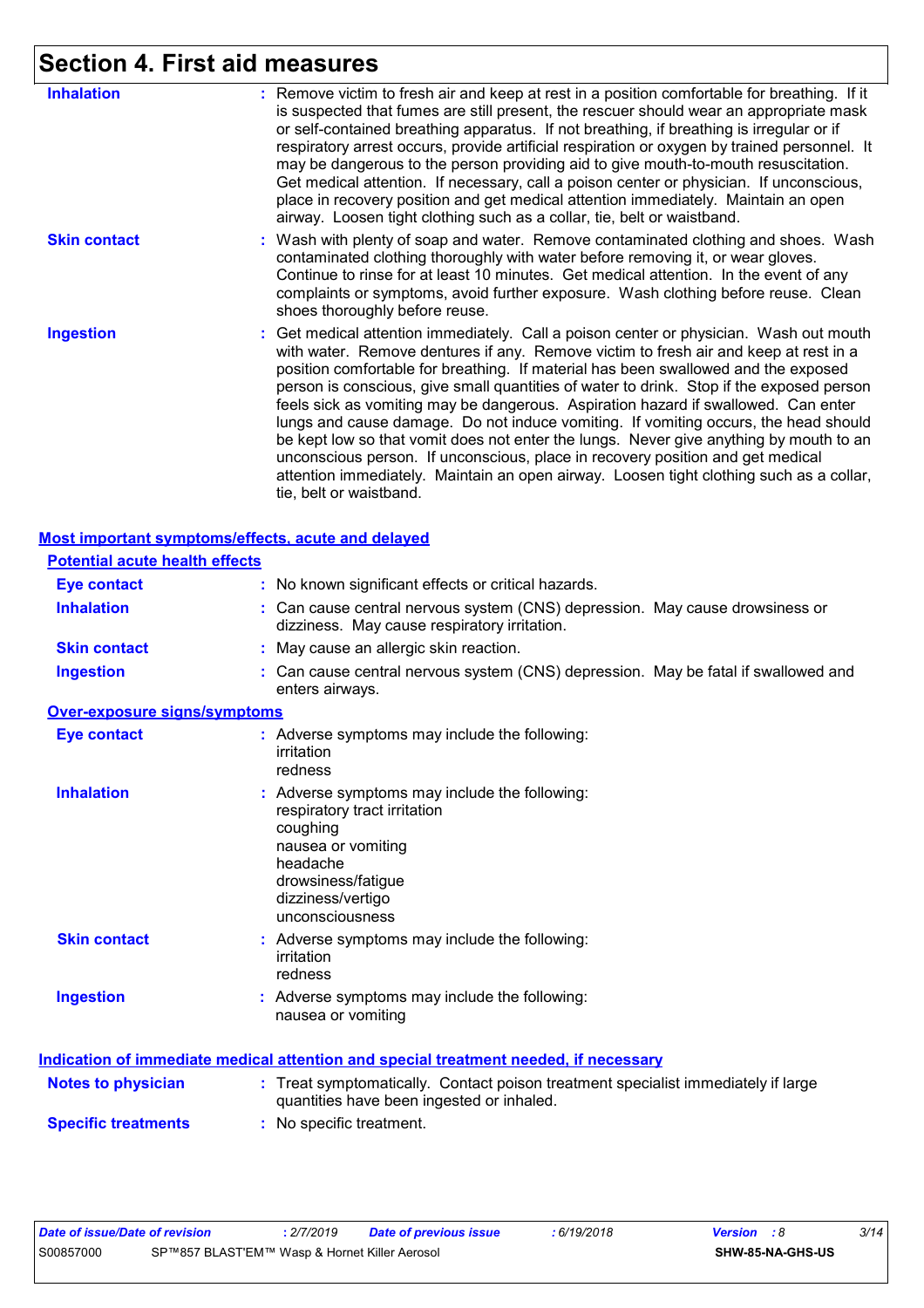## **Section 4. First aid measures**

**Protection of first-aiders** : No action shall be taken involving any personal risk or without suitable training. If it is suspected that fumes are still present, the rescuer should wear an appropriate mask or self-contained breathing apparatus. It may be dangerous to the person providing aid to give mouth-to-mouth resuscitation. Wash contaminated clothing thoroughly with water before removing it, or wear gloves.

**See toxicological information (Section 11)**

## **Section 5. Fire-fighting measures**

| <b>Extinguishing media</b>                               |                                                                                                                                                                                                                                                                                                                                                                                                                                                     |
|----------------------------------------------------------|-----------------------------------------------------------------------------------------------------------------------------------------------------------------------------------------------------------------------------------------------------------------------------------------------------------------------------------------------------------------------------------------------------------------------------------------------------|
| <b>Suitable extinguishing</b><br>media                   | : Use an extinguishing agent suitable for the surrounding fire.                                                                                                                                                                                                                                                                                                                                                                                     |
| <b>Unsuitable extinguishing</b><br>media                 | : None known.                                                                                                                                                                                                                                                                                                                                                                                                                                       |
| <b>Specific hazards arising</b><br>from the chemical     | Extremely flammable aerosol. Runoff to sewer may create fire or explosion hazard. In<br>a fire or if heated, a pressure increase will occur and the container may burst, with the<br>risk of a subsequent explosion. Gas may accumulate in low or confined areas or travel<br>a considerable distance to a source of ignition and flash back, causing fire or explosion.<br>Bursting aerosol containers may be propelled from a fire at high speed. |
| <b>Hazardous thermal</b><br>decomposition products       | Decomposition products may include the following materials:<br>carbon dioxide<br>carbon monoxide                                                                                                                                                                                                                                                                                                                                                    |
| <b>Special protective actions</b><br>for fire-fighters   | : Promptly isolate the scene by removing all persons from the vicinity of the incident if<br>there is a fire. No action shall be taken involving any personal risk or without suitable<br>training. Move containers from fire area if this can be done without risk. Use water<br>spray to keep fire-exposed containers cool.                                                                                                                       |
| <b>Special protective</b><br>equipment for fire-fighters | Fire-fighters should wear appropriate protective equipment and self-contained breathing<br>apparatus (SCBA) with a full face-piece operated in positive pressure mode.                                                                                                                                                                                                                                                                              |

### **Section 6. Accidental release measures**

|                                                       | <b>Personal precautions, protective equipment and emergency procedures</b>                                                                                                                                                                                                                                                                                                                                                                                                                                                                                                                                                                                                                                                                                                       |
|-------------------------------------------------------|----------------------------------------------------------------------------------------------------------------------------------------------------------------------------------------------------------------------------------------------------------------------------------------------------------------------------------------------------------------------------------------------------------------------------------------------------------------------------------------------------------------------------------------------------------------------------------------------------------------------------------------------------------------------------------------------------------------------------------------------------------------------------------|
| For non-emergency<br>personnel                        | : No action shall be taken involving any personal risk or without suitable training.<br>Evacuate surrounding areas. Keep unnecessary and unprotected personnel from<br>entering. In the case of aerosols being ruptured, care should be taken due to the rapid<br>escape of the pressurized contents and propellant. If a large number of containers are<br>ruptured, treat as a bulk material spillage according to the instructions in the clean-up<br>section. Do not touch or walk through spilled material. Shut off all ignition sources. No<br>flares, smoking or flames in hazard area. Avoid breathing vapor or mist. Provide<br>adequate ventilation. Wear appropriate respirator when ventilation is inadequate. Put<br>on appropriate personal protective equipment. |
| For emergency responders                              | : If specialized clothing is required to deal with the spillage, take note of any information in<br>Section 8 on suitable and unsuitable materials. See also the information in "For non-<br>emergency personnel".                                                                                                                                                                                                                                                                                                                                                                                                                                                                                                                                                               |
| <b>Environmental precautions</b>                      | : Avoid dispersal of spilled material and runoff and contact with soil, waterways, drains<br>and sewers. Inform the relevant authorities if the product has caused environmental<br>pollution (sewers, waterways, soil or air).                                                                                                                                                                                                                                                                                                                                                                                                                                                                                                                                                  |
| Methods and materials for containment and cleaning up |                                                                                                                                                                                                                                                                                                                                                                                                                                                                                                                                                                                                                                                                                                                                                                                  |

Stop leak if without risk. Move containers from spill area. Use spark-proof tools and explosion-proof equipment. Dilute with water and mop up if water-soluble. Alternatively, or if water-insoluble, absorb with an inert dry material and place in an appropriate waste disposal container. Dispose of via a licensed waste disposal contractor. **Small spill :**

| Date of issue/Date of revision                             |  | 2/7/2019 | Date of previous issue | : 6/19/2018 | <b>Version</b> : 8 |                  | 4/14 |
|------------------------------------------------------------|--|----------|------------------------|-------------|--------------------|------------------|------|
| S00857000<br>SP™857 BLAST'EM™ Wasp & Hornet Killer Aerosol |  |          |                        |             |                    | SHW-85-NA-GHS-US |      |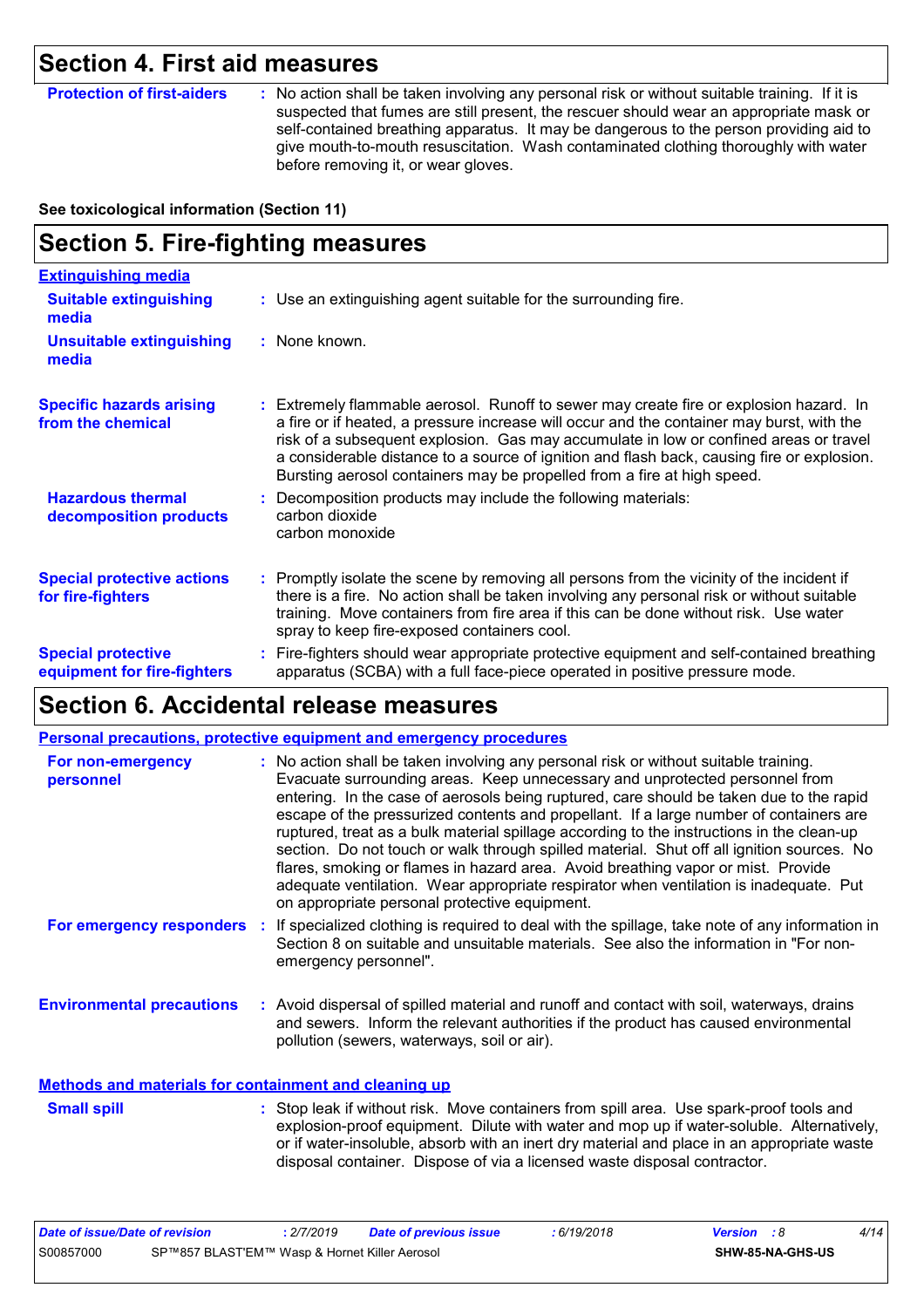## **Section 6. Accidental release measures**

**Large spill :**

: Stop leak if without risk. Move containers from spill area. Use spark-proof tools and explosion-proof equipment. Approach release from upwind. Prevent entry into sewers, water courses, basements or confined areas. Wash spillages into an effluent treatment plant or proceed as follows. Contain and collect spillage with non-combustible, absorbent material e.g. sand, earth, vermiculite or diatomaceous earth and place in container for disposal according to local regulations (see Section 13). Dispose of via a licensed waste disposal contractor. Contaminated absorbent material may pose the same hazard as the spilled product. Note: see Section 1 for emergency contact information and Section 13 for waste disposal.

## **Section 7. Handling and storage**

| <b>Precautions for safe handling</b>                                             |                                                                                                                                                                                                                                                                                                                                                                                                                                                                                                                                                                                                                                                                                                                                                                                                                                                 |
|----------------------------------------------------------------------------------|-------------------------------------------------------------------------------------------------------------------------------------------------------------------------------------------------------------------------------------------------------------------------------------------------------------------------------------------------------------------------------------------------------------------------------------------------------------------------------------------------------------------------------------------------------------------------------------------------------------------------------------------------------------------------------------------------------------------------------------------------------------------------------------------------------------------------------------------------|
| <b>Protective measures</b>                                                       | : Put on appropriate personal protective equipment (see Section 8). Persons with a<br>history of skin sensitization problems should not be employed in any process in which<br>this product is used. Pressurized container: protect from sunlight and do not expose to<br>temperatures exceeding 50°C. Do not pierce or burn, even after use. Do not get in<br>eyes or on skin or clothing. Do not breathe vapor or mist. Do not swallow. Avoid<br>breathing gas. Use only with adequate ventilation. Wear appropriate respirator when<br>ventilation is inadequate. Store and use away from heat, sparks, open flame or any<br>other ignition source. Use explosion-proof electrical (ventilating, lighting and material<br>handling) equipment. Use only non-sparking tools. Empty containers retain product<br>residue and can be hazardous. |
| <b>Advice on general</b><br>occupational hygiene                                 | : Eating, drinking and smoking should be prohibited in areas where this material is<br>handled, stored and processed. Workers should wash hands and face before eating,<br>drinking and smoking. Remove contaminated clothing and protective equipment before<br>entering eating areas. See also Section 8 for additional information on hygiene<br>measures.                                                                                                                                                                                                                                                                                                                                                                                                                                                                                   |
| <b>Conditions for safe storage,</b><br>including any<br><b>incompatibilities</b> | Store in accordance with local regulations. Store away from direct sunlight in a dry, cool<br>and well-ventilated area, away from incompatible materials (see Section 10) and food<br>and drink. Protect from sunlight. Store locked up. Eliminate all ignition sources. Use<br>appropriate containment to avoid environmental contamination. See Section 10 for<br>incompatible materials before handling or use.                                                                                                                                                                                                                                                                                                                                                                                                                              |

## **Section 8. Exposure controls/personal protection**

#### **Control parameters**

**Occupational exposure limits (OSHA United States)**

| <b>Ingredient name</b>         |                                               | <b>Exposure limits</b>        |                                                                                                                                                                                                                                                                                                                                                                                   |                                                                                          |      |
|--------------------------------|-----------------------------------------------|-------------------------------|-----------------------------------------------------------------------------------------------------------------------------------------------------------------------------------------------------------------------------------------------------------------------------------------------------------------------------------------------------------------------------------|------------------------------------------------------------------------------------------|------|
| <b>Aliphatic Solvent</b>       |                                               |                               | Absorbed through skin.<br>vapor) 8 hours.                                                                                                                                                                                                                                                                                                                                         | ACGIH TLV (United States, 3/2018).<br>TWA: 200 mg/m <sup>3</sup> , (as total hydrocarbon |      |
| 2-Propanol                     |                                               |                               | ACGIH TLV (United States, 3/2018).<br>TWA: 200 ppm 8 hours.<br>STEL: 400 ppm 15 minutes.<br>NIOSH REL (United States, 10/2016).<br>TWA: 400 ppm 10 hours.<br>TWA: 980 mg/m <sup>3</sup> 10 hours.<br>STEL: 500 ppm 15 minutes.<br>STEL: 1225 mg/m <sup>3</sup> 15 minutes.<br>OSHA PEL (United States, 5/2018).<br>TWA: 400 ppm 8 hours.<br>TWA: $980$ mg/m <sup>3</sup> 8 hours. |                                                                                          |      |
| Carbon Dioxide                 |                                               |                               | <b>Depletion [Asphyxiant].</b><br>TWA: 5000 ppm 8 hours.<br>TWA: 9000 mg/m <sup>3</sup> 8 hours.<br>STEL: 30000 ppm 15 minutes.                                                                                                                                                                                                                                                   | ACGIH TLV (United States, 3/2018). Oxygen<br>STEL: 54000 mg/m <sup>3</sup> 15 minutes.   |      |
| Date of issue/Date of revision | : 2/7/2019                                    | <b>Date of previous issue</b> | : 6/19/2018                                                                                                                                                                                                                                                                                                                                                                       | <b>Version</b> : 8                                                                       | 5/14 |
| S00857000                      | SP™857 BLAST'EM™ Wasp & Hornet Killer Aerosol | SHW-85-NA-GHS-US              |                                                                                                                                                                                                                                                                                                                                                                                   |                                                                                          |      |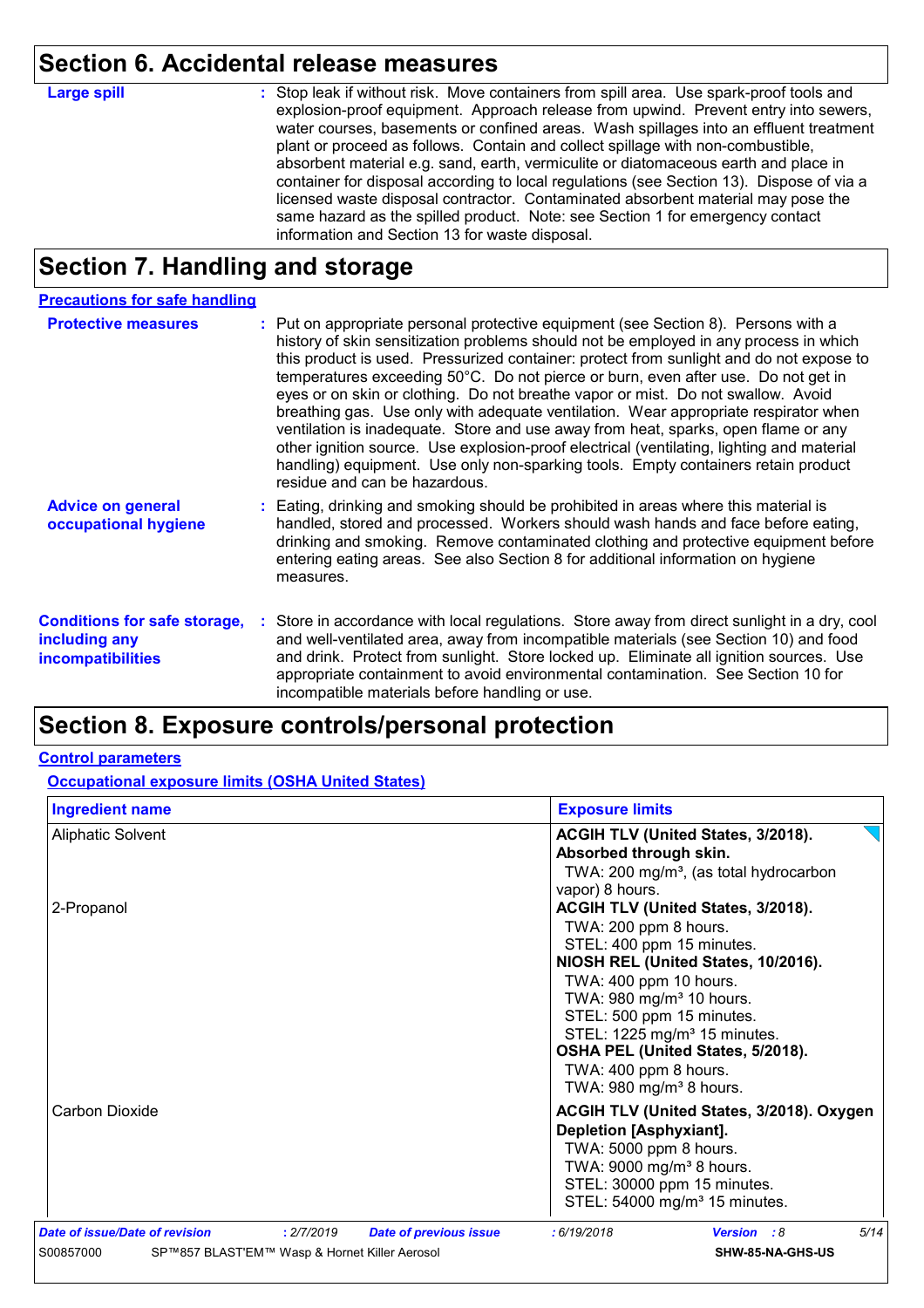## **Section 8. Exposure controls/personal protection**

|                          | NIOSH REL (United States, 10/2016).                |
|--------------------------|----------------------------------------------------|
|                          | TWA: 5000 ppm 10 hours.                            |
|                          | TWA: 9000 mg/m <sup>3</sup> 10 hours.              |
|                          | STEL: 30000 ppm 15 minutes.                        |
|                          | STEL: 54000 mg/m <sup>3</sup> 15 minutes.          |
|                          | OSHA PEL (United States, 5/2018).                  |
|                          | TWA: 5000 ppm 8 hours.                             |
|                          | TWA: 9000 mg/m <sup>3</sup> 8 hours.               |
| Permethrin               | None.                                              |
| <b>Aliphatic Solvent</b> | ACGIH TLV (United States, 3/2018).                 |
|                          | Absorbed through skin.                             |
|                          | TWA: 200 mg/m <sup>3</sup> , (as total hydrocarbon |
|                          | vapor) 8 hours.                                    |
|                          |                                                    |

#### **Occupational exposure limits (Canada)**

| <b>Ingredient name</b>                            | <b>Exposure limits</b>                                                                                                                                                                                                                                                                                                                                                                                                                                                                                                                                                                                                                                                                                                              |
|---------------------------------------------------|-------------------------------------------------------------------------------------------------------------------------------------------------------------------------------------------------------------------------------------------------------------------------------------------------------------------------------------------------------------------------------------------------------------------------------------------------------------------------------------------------------------------------------------------------------------------------------------------------------------------------------------------------------------------------------------------------------------------------------------|
| Petroleum refining, hydrotreated light distillate | <b>CA British Columbia Provincial (Canada,</b><br>7/2018). Absorbed through skin.<br>TWA: 200 mg/m <sup>3</sup> , (as total hydrocarbon<br>vapour) 8 hours.<br>CA Alberta Provincial (Canada, 6/2018).<br>Absorbed through skin.<br>8 hrs OEL: 200 mg/m <sup>3</sup> , (as total hydrocarbon<br>vapour) 8 hours.<br>CA Ontario Provincial (Canada, 1/2018).<br>Absorbed through skin.<br>TWA: 200 mg/m <sup>3</sup> , (as total hydrocarbon<br>vapour) 8 hours.                                                                                                                                                                                                                                                                     |
| Isopropyl alcohol                                 | CA Alberta Provincial (Canada, 6/2018).<br>15 min OEL: 984 mg/m <sup>3</sup> 15 minutes.<br>8 hrs OEL: 200 ppm 8 hours.<br>15 min OEL: 400 ppm 15 minutes.<br>8 hrs OEL: 492 mg/m <sup>3</sup> 8 hours.<br><b>CA British Columbia Provincial (Canada,</b><br>7/2018).<br>TWA: 200 ppm 8 hours.<br>STEL: 400 ppm 15 minutes.<br>CA Ontario Provincial (Canada, 1/2018).<br>TWA: 200 ppm 8 hours.<br>STEL: 400 ppm 15 minutes.<br>CA Quebec Provincial (Canada, 1/2014).<br>TWAEV: 400 ppm 8 hours.<br>TWAEV: 983 mg/m <sup>3</sup> 8 hours.<br>STEV: 500 ppm 15 minutes.<br>STEV: 1230 mg/m <sup>3</sup> 15 minutes.<br><b>CA Saskatchewan Provincial (Canada,</b><br>7/2013).<br>STEL: 400 ppm 15 minutes.<br>TWA: 200 ppm 8 hours. |

#### **Occupational exposure limits (Mexico)**

| <b>Exposure limits</b>                                                                                                    |
|---------------------------------------------------------------------------------------------------------------------------|
| <b>ACGIH TLV (United States, 3/2018).</b><br>Absorbed through skin.<br>TWA: 200 mg/m <sup>3</sup> , (as total hydrocarbon |
| vapor) 8 hours.<br>NOM-010-STPS-2014 (Mexico, 4/2016).<br>TWA: 200 ppm 8 hours.<br>STEL: 400 ppm 15 minutes.              |
|                                                                                                                           |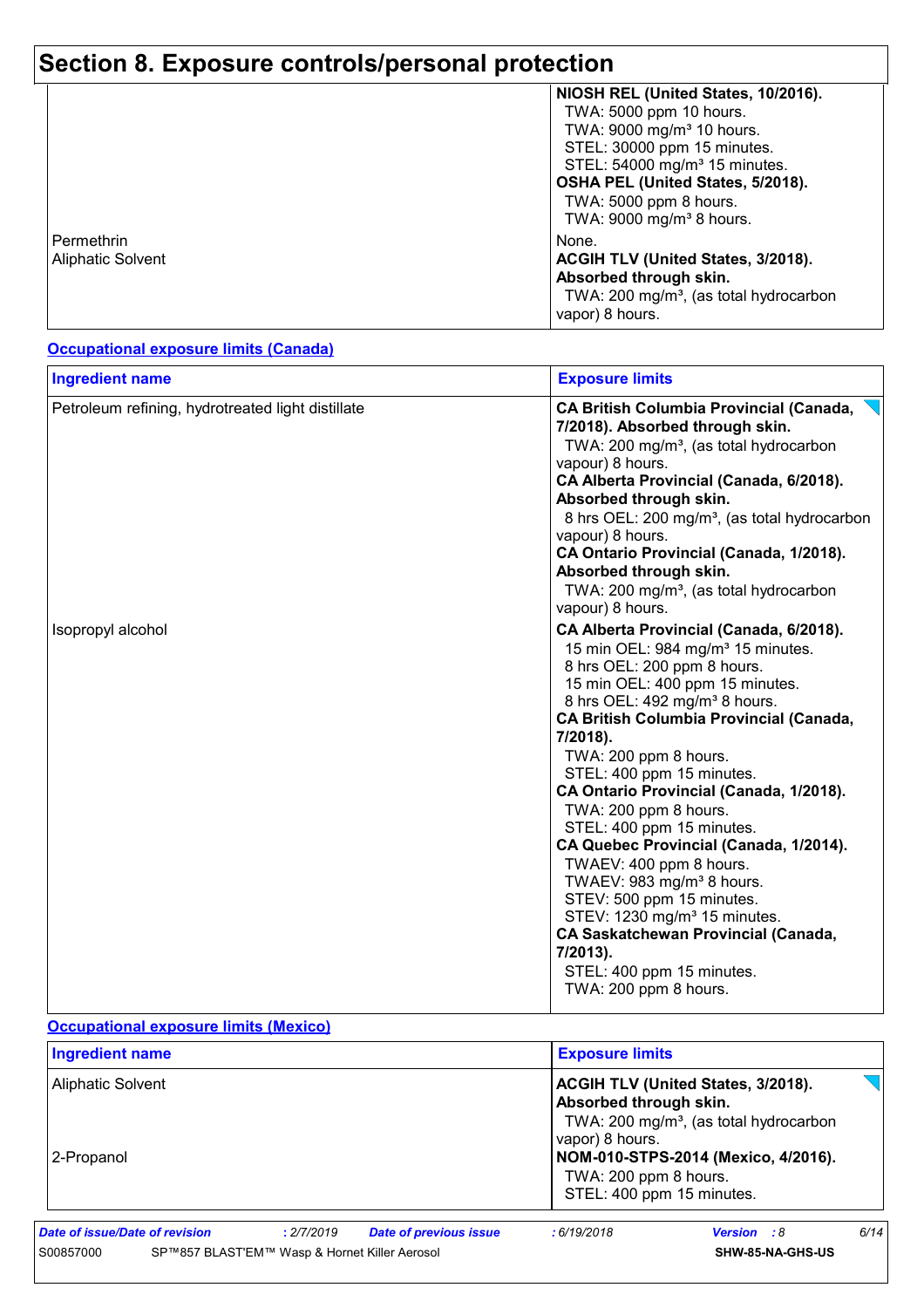## **Section 8. Exposure controls/personal protection**

| <b>Appropriate engineering</b><br>controls |                                                                                                                                                                                                                                                                                                                               | : Use only with adequate ventilation. Use process enclosures, local exhaust ventilation or<br>other engineering controls to keep worker exposure to airborne contaminants below any<br>recommended or statutory limits. The engineering controls also need to keep gas,<br>vapor or dust concentrations below any lower explosive limits. Use explosion-proof<br>ventilation equipment.                                                                                                                                                                                                                                |
|--------------------------------------------|-------------------------------------------------------------------------------------------------------------------------------------------------------------------------------------------------------------------------------------------------------------------------------------------------------------------------------|------------------------------------------------------------------------------------------------------------------------------------------------------------------------------------------------------------------------------------------------------------------------------------------------------------------------------------------------------------------------------------------------------------------------------------------------------------------------------------------------------------------------------------------------------------------------------------------------------------------------|
| <b>Environmental exposure</b><br>controls  | Emissions from ventilation or work process equipment should be checked to ensure<br>they comply with the requirements of environmental protection legislation. In some<br>cases, fume scrubbers, filters or engineering modifications to the process equipment<br>will be necessary to reduce emissions to acceptable levels. |                                                                                                                                                                                                                                                                                                                                                                                                                                                                                                                                                                                                                        |
| <b>Individual protection measures</b>      |                                                                                                                                                                                                                                                                                                                               |                                                                                                                                                                                                                                                                                                                                                                                                                                                                                                                                                                                                                        |
| <b>Hygiene measures</b>                    |                                                                                                                                                                                                                                                                                                                               | : Wash hands, forearms and face thoroughly after handling chemical products, before<br>eating, smoking and using the lavatory and at the end of the working period.<br>Appropriate techniques should be used to remove potentially contaminated clothing.<br>Contaminated work clothing should not be allowed out of the workplace. Wash<br>contaminated clothing before reusing. Ensure that eyewash stations and safety<br>showers are close to the workstation location.                                                                                                                                            |
| <b>Eye/face protection</b>                 | ÷.                                                                                                                                                                                                                                                                                                                            | Safety eyewear complying with an approved standard should be used when a risk<br>assessment indicates this is necessary to avoid exposure to liquid splashes, mists,<br>gases or dusts. If contact is possible, the following protection should be worn, unless<br>the assessment indicates a higher degree of protection: safety glasses with side-<br>shields.                                                                                                                                                                                                                                                       |
| <b>Skin protection</b>                     |                                                                                                                                                                                                                                                                                                                               |                                                                                                                                                                                                                                                                                                                                                                                                                                                                                                                                                                                                                        |
| <b>Hand protection</b>                     |                                                                                                                                                                                                                                                                                                                               | : Chemical-resistant, impervious gloves complying with an approved standard should be<br>worn at all times when handling chemical products if a risk assessment indicates this is<br>necessary. Considering the parameters specified by the glove manufacturer, check<br>during use that the gloves are still retaining their protective properties. It should be<br>noted that the time to breakthrough for any glove material may be different for different<br>glove manufacturers. In the case of mixtures, consisting of several substances, the<br>protection time of the gloves cannot be accurately estimated. |
| <b>Body protection</b>                     |                                                                                                                                                                                                                                                                                                                               | Personal protective equipment for the body should be selected based on the task being<br>performed and the risks involved and should be approved by a specialist before<br>handling this product. When there is a risk of ignition from static electricity, wear anti-<br>static protective clothing. For the greatest protection from static discharges, clothing<br>should include anti-static overalls, boots and gloves.                                                                                                                                                                                           |
| <b>Other skin protection</b>               |                                                                                                                                                                                                                                                                                                                               | : Appropriate footwear and any additional skin protection measures should be selected<br>based on the task being performed and the risks involved and should be approved by a<br>specialist before handling this product.                                                                                                                                                                                                                                                                                                                                                                                              |
| <b>Respiratory protection</b>              | ÷.                                                                                                                                                                                                                                                                                                                            | Based on the hazard and potential for exposure, select a respirator that meets the<br>appropriate standard or certification. Respirators must be used according to a<br>respiratory protection program to ensure proper fitting, training, and other important<br>aspects of use.                                                                                                                                                                                                                                                                                                                                      |

## **Section 9. Physical and chemical properties**

| <b>Appearance</b>                   |                                                                              |
|-------------------------------------|------------------------------------------------------------------------------|
| <b>Physical state</b>               | $:$ Liquid.                                                                  |
| <b>Color</b>                        | $:$ Not available.                                                           |
| <b>Odor</b>                         | : Not available.                                                             |
| <b>Odor threshold</b>               | $\cdot$ Not available.                                                       |
| pH                                  | : Not available.                                                             |
| <b>Melting point/freezing point</b> | : Not available.                                                             |
| <b>Boiling point/boiling range</b>  | : Not available.                                                             |
| <b>Flash point</b>                  | : Closed cup: $12^{\circ}$ C (53.6 $^{\circ}$ F) [Pensky-Martens Closed Cup] |
| <b>Evaporation rate</b>             | $: 1.44$ (butyl acetate = 1)                                                 |
| <b>Flammability (solid, gas)</b>    | : Not available.                                                             |

| Date of issue/Date of revision                             |  | 2/7/2019 | <b>Date of previous issue</b> | : 6/19/2018 | <b>Version</b> : 8 |  | 7/14 |
|------------------------------------------------------------|--|----------|-------------------------------|-------------|--------------------|--|------|
| SP™857 BLAST'EM™ Wasp & Hornet Killer Aerosol<br>S00857000 |  |          |                               |             | SHW-85-NA-GHS-US   |  |      |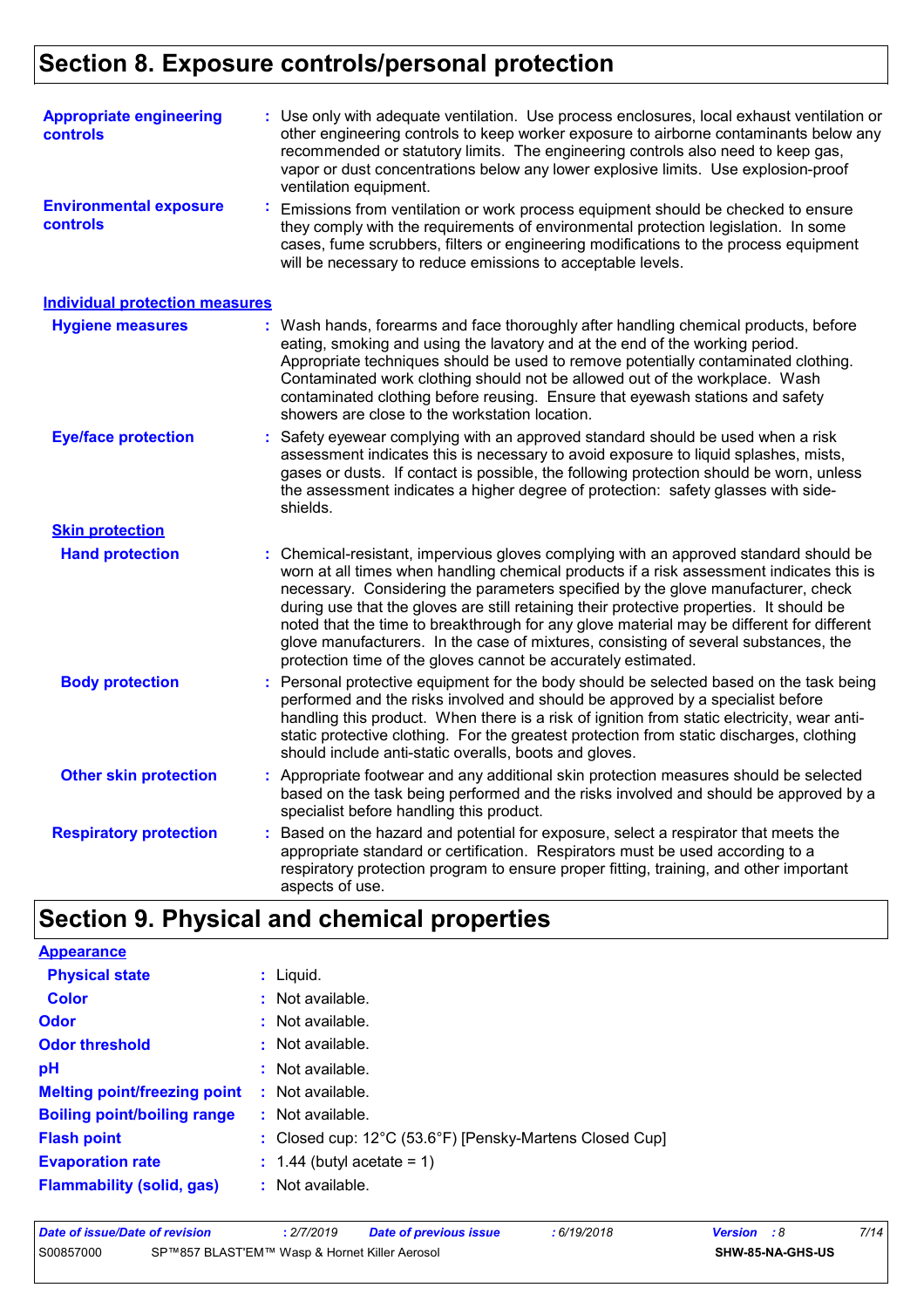## **Section 9. Physical and chemical properties**

| Lower and upper explosive<br>(flammable) limits   |    | : Lower: $0.7\%$<br>Upper: 12.7%                                |
|---------------------------------------------------|----|-----------------------------------------------------------------|
| Vapor pressure                                    |    | : 101.3 kPa (760 mm Hg) [at $20^{\circ}$ C]                     |
| <b>Vapor density</b>                              |    | : $2.07$ [Air = 1]                                              |
| <b>Relative density</b>                           |    | : 0.79                                                          |
| <b>Solubility</b>                                 |    | : Not available.                                                |
| <b>Partition coefficient: n-</b><br>octanol/water |    | : Not available.                                                |
| <b>Auto-ignition temperature</b>                  |    | $:$ Not available.                                              |
| <b>Decomposition temperature</b>                  |    | : Not available.                                                |
| <b>Viscosity</b>                                  |    | Kinematic (40°C (104°F)): <0.205 cm <sup>2</sup> /s (<20.5 cSt) |
| <b>Molecular weight</b>                           | ÷. | Not applicable.                                                 |
| <b>Aerosol product</b>                            |    |                                                                 |
| <b>Type of aerosol</b>                            |    | $:$ Spray                                                       |
| <b>Heat of combustion</b>                         |    | : 39.443 kJ/q                                                   |

## **Section 10. Stability and reactivity**

| <b>Reactivity</b>                            | : No specific test data related to reactivity available for this product or its ingredients.              |
|----------------------------------------------|-----------------------------------------------------------------------------------------------------------|
| <b>Chemical stability</b>                    | : The product is stable.                                                                                  |
| <b>Possibility of hazardous</b><br>reactions | : Under normal conditions of storage and use, hazardous reactions will not occur.                         |
| <b>Conditions to avoid</b>                   | : Avoid all possible sources of ignition (spark or flame).                                                |
| <b>Incompatible materials</b>                | : No specific data.                                                                                       |
| <b>Hazardous decomposition</b><br>products   | : Under normal conditions of storage and use, hazardous decomposition products should<br>not be produced. |

## **Section 11. Toxicological information**

#### **Information on toxicological effects**

#### **Acute toxicity**

| <b>Product/ingredient name</b> | <b>Result</b> | <b>Species</b> | <b>Dose</b> | <b>Exposure</b> |
|--------------------------------|---------------|----------------|-------------|-----------------|
| 2-Propanol                     | LD50 Dermal   | Rabbit         | 12800 mg/kg |                 |
|                                | ILD50 Oral    | Rat            | 5000 mg/kg  |                 |
| Permethrin                     | LD50 Dermal   | Rat            | 1750 mg/kg  |                 |
|                                | LD50 Oral     | Rat            | 383 mg/kg   |                 |

#### **Irritation/Corrosion**

| <b>Product/ingredient name</b> | <b>Result</b>            | <b>Species</b> | <b>Score</b> | <b>Exposure</b>                   | <b>Observation</b>       |
|--------------------------------|--------------------------|----------------|--------------|-----------------------------------|--------------------------|
| 2-Propanol                     | Eyes - Moderate irritant | Rabbit         |              | <b>24 hours 100</b><br>milligrams |                          |
|                                | Eyes - Moderate irritant | Rabbit         |              | 10 milligrams                     |                          |
|                                | Eyes - Severe irritant   | Rabbit         |              | 100<br>milligrams                 |                          |
|                                | Skin - Mild irritant     | Rabbit         |              | 500<br>milligrams                 |                          |
| Permethrin                     | Skin - Mild irritant     | Rabbit         |              | 24 hours 500<br>milligrams        | $\overline{\phantom{0}}$ |

#### **Sensitization**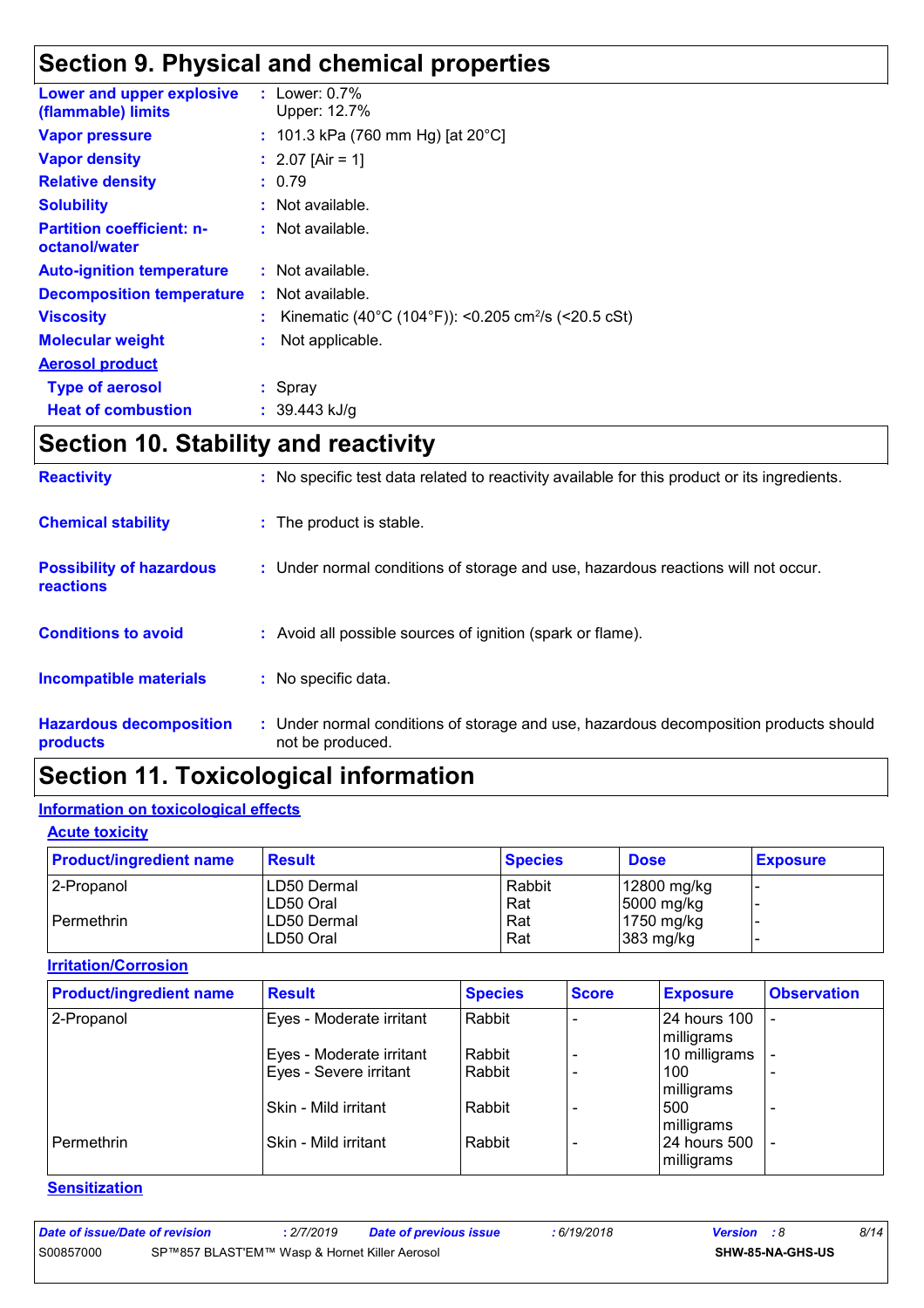## **Section 11. Toxicological information**

#### Not available.

#### **Mutagenicity**

Not available.

#### **Carcinogenicity**

Not available.

#### **Classification**

| <b>Product/ingredient name</b> | <b>OSHA</b> | <b>IARC</b> | <b>NTP</b> |
|--------------------------------|-------------|-------------|------------|
| 2-Propanol                     |             |             | -          |
| Permethrin                     |             |             | -          |

#### **Reproductive toxicity**

Not available.

#### **Teratogenicity**

Not available.

#### **Specific target organ toxicity (single exposure)**

| <b>Name</b>              | <b>Category</b> | <b>Route of</b><br>exposure | <b>Target organs</b>                                      |
|--------------------------|-----------------|-----------------------------|-----------------------------------------------------------|
| <b>Aliphatic Solvent</b> | Category 3      | Not applicable.             | Respiratory tract<br>irritation and<br>l Narcotic effects |
| 2-Propanol               | Category 3      | Not applicable.             | Respiratory tract<br>irritation and<br>Narcotic effects   |
| <b>Aliphatic Solvent</b> | Category 3      | Not applicable.             | Respiratory tract<br>irritation and<br>Narcotic effects   |

#### **Specific target organ toxicity (repeated exposure)**

| <b>Name</b>       | <b>Category</b> | <b>Route of</b><br>exposure | <b>Target organs</b> |
|-------------------|-----------------|-----------------------------|----------------------|
| Aliphatic Solvent | Category 2      | <b>Not determined</b>       | I Not determined     |
| 2-Propanol        | Category 2      | INot determined             | l Not determined     |
| Aliphatic Solvent | Category 2      | INot determined             | Not determined       |

#### **Aspiration hazard**

| <b>Name</b>       | <b>Result</b>                         |
|-------------------|---------------------------------------|
| Aliphatic Solvent | <b>ASPIRATION HAZARD - Category 1</b> |
| Aliphatic Solvent | ASPIRATION HAZARD - Category 1        |

| Information on the likely<br>routes of exposure | : Not available.                                                                                                             |  |
|-------------------------------------------------|------------------------------------------------------------------------------------------------------------------------------|--|
| <b>Potential acute health effects</b>           |                                                                                                                              |  |
| <b>Eye contact</b>                              | : No known significant effects or critical hazards.                                                                          |  |
| <b>Inhalation</b>                               | : Can cause central nervous system (CNS) depression. May cause drowsiness or<br>dizziness. May cause respiratory irritation. |  |
| <b>Skin contact</b>                             | : May cause an allergic skin reaction.                                                                                       |  |
| <b>Ingestion</b>                                | : Can cause central nervous system (CNS) depression. May be fatal if swallowed and<br>enters airways.                        |  |

#### **Symptoms related to the physical, chemical and toxicological characteristics**

| Date of issue/Date of revision                             |  | 2/7/2019 | <b>Date of previous issue</b> | : 6/19/2018 | <b>Version</b> : 8 | 9/14 |
|------------------------------------------------------------|--|----------|-------------------------------|-------------|--------------------|------|
| S00857000<br>SP™857 BLAST'EM™ Wasp & Hornet Killer Aerosol |  |          | SHW-85-NA-GHS-US              |             |                    |      |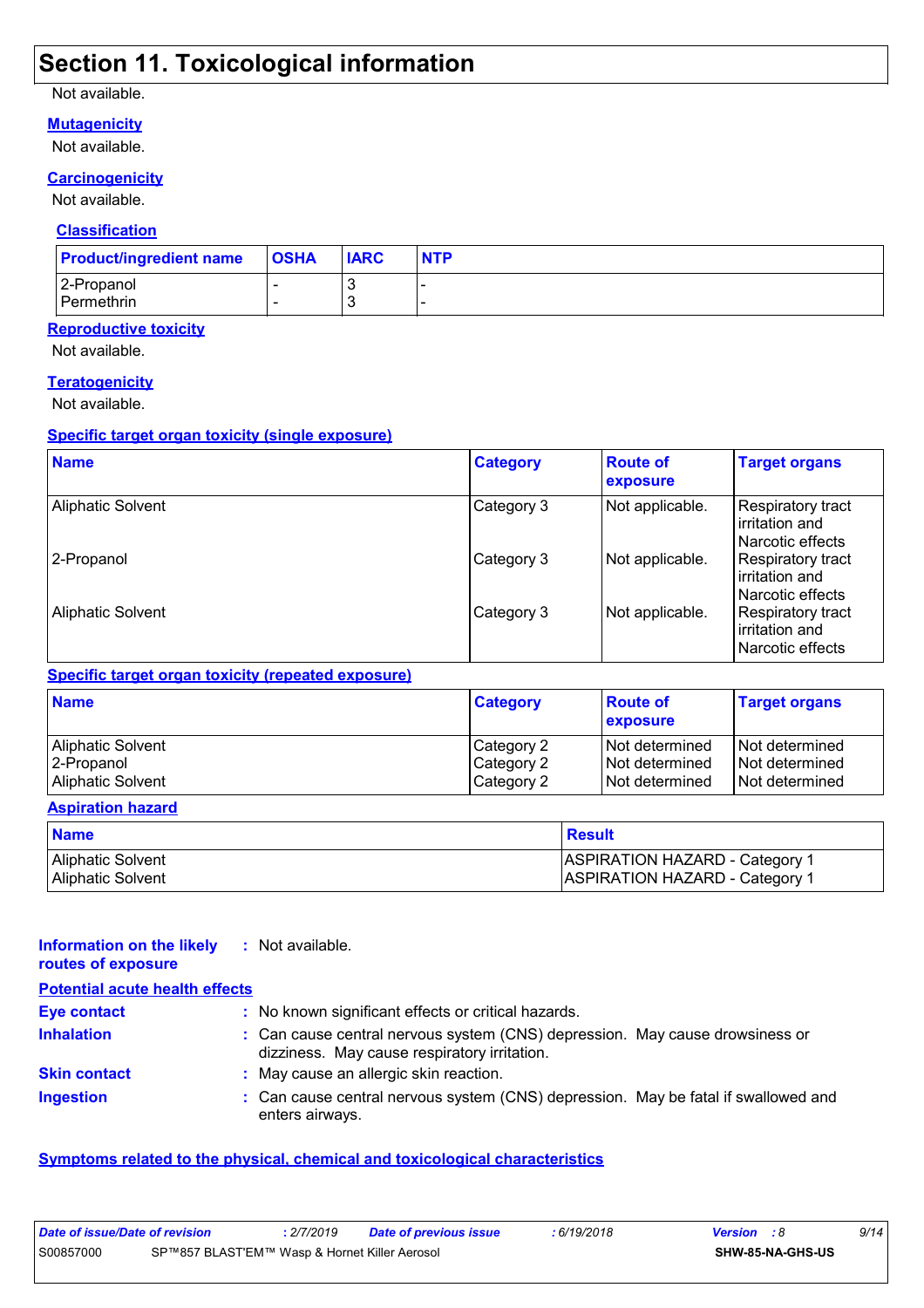| <b>Eye contact</b>                      | : Adverse symptoms may include the following:<br>irritation<br>redness                                                                                                                    |
|-----------------------------------------|-------------------------------------------------------------------------------------------------------------------------------------------------------------------------------------------|
| <b>Inhalation</b>                       | : Adverse symptoms may include the following:<br>respiratory tract irritation<br>coughing<br>nausea or vomiting<br>headache<br>drowsiness/fatigue<br>dizziness/vertigo<br>unconsciousness |
| <b>Skin contact</b>                     | : Adverse symptoms may include the following:<br>irritation<br>redness                                                                                                                    |
| <b>Ingestion</b>                        | : Adverse symptoms may include the following:<br>nausea or vomiting                                                                                                                       |
|                                         | Delayed and immediate effects and also chronic effects from short and long term exposure                                                                                                  |
| <b>Short term exposure</b>              |                                                                                                                                                                                           |
| <b>Potential immediate</b><br>effects   | : Not available.                                                                                                                                                                          |
| <b>Potential delayed effects</b>        | : Not available.                                                                                                                                                                          |
| <b>Long term exposure</b>               |                                                                                                                                                                                           |
| <b>Potential immediate</b><br>effects   | : Not available.                                                                                                                                                                          |
| <b>Potential delayed effects</b>        | : Not available.                                                                                                                                                                          |
| <b>Potential chronic health effects</b> |                                                                                                                                                                                           |
| Not available.                          |                                                                                                                                                                                           |
| <b>General</b>                          | : May cause damage to organs through prolonged or repeated exposure. Once<br>sensitized, a severe allergic reaction may occur when subsequently exposed to very low<br>levels.            |
| <b>Carcinogenicity</b>                  | : No known significant effects or critical hazards.                                                                                                                                       |
| <b>Mutagenicity</b>                     | : No known significant effects or critical hazards.                                                                                                                                       |
| <b>Teratogenicity</b>                   | : No known significant effects or critical hazards.                                                                                                                                       |

#### **Numerical measures of toxicity**

| <b>Acute toxicity estimates</b> |                  |  |  |  |  |
|---------------------------------|------------------|--|--|--|--|
| <b>Route</b>                    | <b>ATE</b> value |  |  |  |  |
| Oral                            | 6000 mg/kg       |  |  |  |  |

## **Section 12. Ecological information**

**Developmental effects :** No known significant effects or critical hazards. **Fertility effects :** No known significant effects or critical hazards.

| <b>Product/ingredient name</b>         | <b>Result</b>                                                                                                                                     | <b>Species</b>                                                                                                        | <b>Exposure</b>                            |
|----------------------------------------|---------------------------------------------------------------------------------------------------------------------------------------------------|-----------------------------------------------------------------------------------------------------------------------|--------------------------------------------|
| <b>Aliphatic Solvent</b><br>2-Propanol | Acute LC50 2200 µg/l Fresh water<br>Acute EC50 10100 mg/l Fresh water<br>Acute LC50 1400000 µg/l Marine water<br>Acute LC50 4200 mg/l Fresh water | Fish - Lepomis macrochirus<br>Daphnia - Daphnia magna<br>Crustaceans - Crangon crangon<br>Fish - Rasbora heteromorpha | 4 days<br>48 hours<br>48 hours<br>96 hours |
| Permethrin                             | Acute EC50 68 µg/l Marine water<br>Acute EC50 0.11 µg/l Fresh water                                                                               | Algae - Skeletonema costatum -<br>Exponential growth phase<br>Crustaceans - Orconectes<br>immunis                     | 96 hours<br>48 hours                       |
| Date of issue/Date of revision         | <b>Date of previous issue</b><br>: 2/7/2019                                                                                                       | :6/19/2018<br><b>Version</b> : 8                                                                                      | 10/14                                      |
| S00857000                              | SP™857 BLAST'EM™ Wasp & Hornet Killer Aerosol                                                                                                     | SHW-85-NA-GHS-US                                                                                                      |                                            |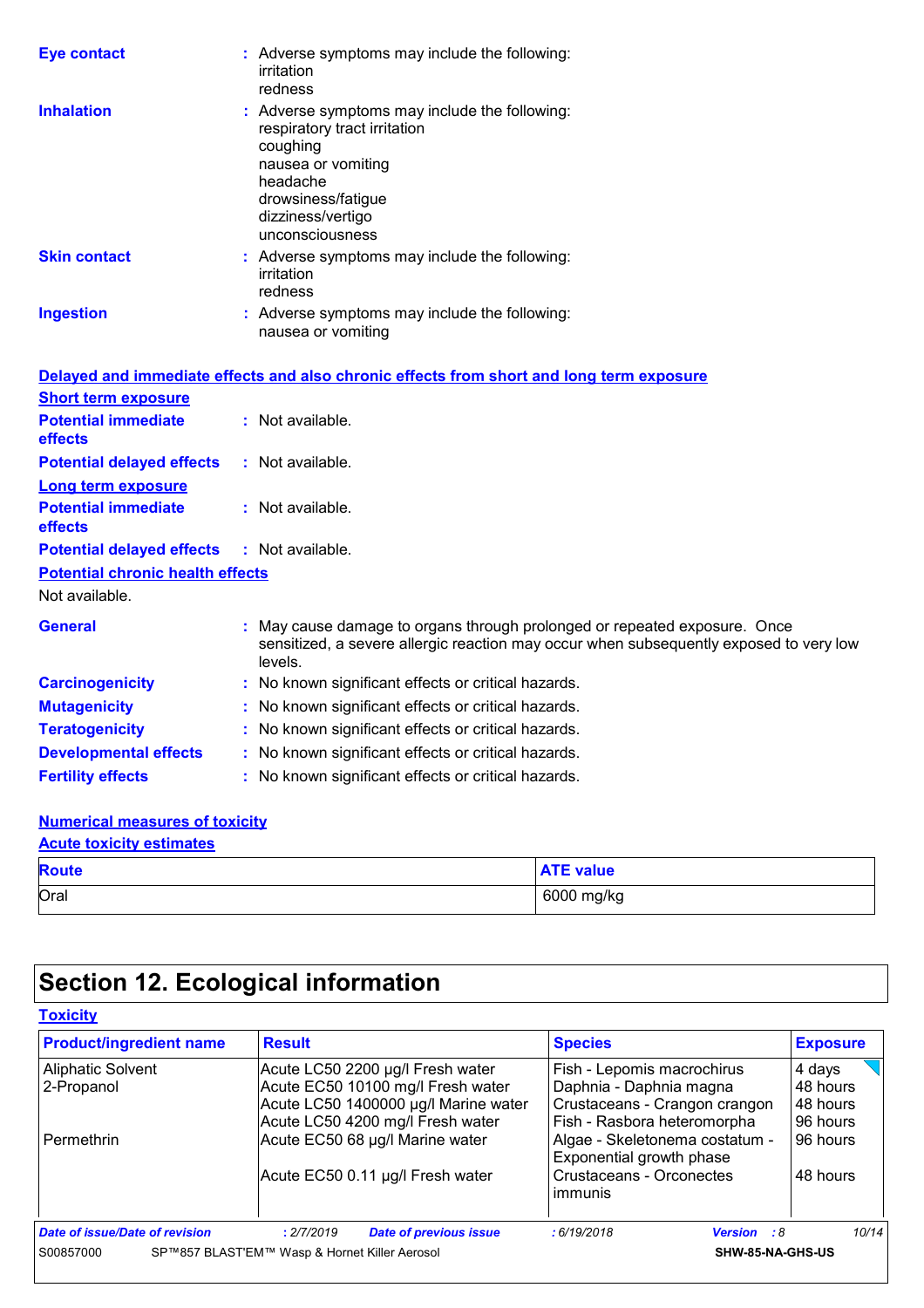|                   | <b>Section 12. Ecological information</b> |                                     |           |
|-------------------|-------------------------------------------|-------------------------------------|-----------|
|                   | Acute EC50 0.112 ppb Fresh water          | Daphnia - Daphnia magna             | 148 hours |
|                   | Acute LC50 0.62 µg/l Fresh water          | <b>Fish - Oncorhynchus mykiss</b>   | 196 hours |
|                   | Chronic NOEC 0.66 µg/l Fresh water        | <b>Fish - Pimephales promelas -</b> | 32 days   |
|                   |                                           | Embrvo                              |           |
| Aliphatic Solvent | Acute LC50 2200 µg/l Fresh water          | Fish - Lepomis macrochirus          | 4 days    |

#### **Persistence and degradability**

| <b>Product/ingredient name</b> | <b>Aquatic half-life</b> | <b>Photolysis</b> | Biodegradability |
|--------------------------------|--------------------------|-------------------|------------------|
| 2-Propanol                     |                          |                   | Readily          |

#### **Bioaccumulative potential**

Not available.

#### **Mobility in soil**

| <b>Soil/water partition</b> | : Not available. |
|-----------------------------|------------------|
| <b>coefficient (Koc)</b>    |                  |

#### **Other adverse effects** : No known significant effects or critical hazards.

### **Section 13. Disposal considerations**

#### The generation of waste should be avoided or minimized wherever possible. Disposal of this product, solutions and any by-products should at all times comply with the requirements of environmental protection and waste disposal legislation and any regional local authority requirements. Dispose of surplus and non-recyclable products via a licensed waste disposal contractor. Waste should not be disposed of untreated to the sewer unless fully compliant with the requirements of all authorities with jurisdiction. Waste packaging should be recycled. Incineration or landfill should only be considered when recycling is not feasible. This material and its container must be disposed of in a safe way. Empty containers or liners may retain some product residues. Do not puncture or incinerate container. **Disposal methods :**

### **Section 14. Transport information**

|                                                    | <b>DOT</b><br><b>Classification</b>                         | <b>TDG</b><br><b>Classification</b> | <b>Mexico</b><br><b>Classification</b> | <b>IATA</b>            | <b>IMDG</b>                     |
|----------------------------------------------------|-------------------------------------------------------------|-------------------------------------|----------------------------------------|------------------------|---------------------------------|
| <b>UN number</b>                                   | <b>UN1950</b>                                               | <b>UN1950</b>                       | <b>UN1950</b>                          | <b>UN1950</b>          | <b>UN1950</b>                   |
| <b>UN proper</b><br>shipping name                  | <b>AEROSOLS</b>                                             | <b>AEROSOLS</b>                     | <b>AEROSOLS</b>                        | AEROSOLS,<br>flammable | <b>AEROSOLS</b>                 |
| <b>Transport</b><br>hazard class(es)               | 2.1                                                         | 2.1                                 | 2.1                                    | 2.1                    | 2.1                             |
| <b>Packing group</b>                               | $\overline{\phantom{a}}$                                    | $\blacksquare$                      |                                        | L.                     |                                 |
| <b>Environmental</b><br>hazards                    | No.                                                         | No.                                 | No.                                    | No.                    | No.                             |
| <b>Date of issue/Date of revision</b><br>S00857000 | : 2/7/2019<br>SP™857 BLAST'EM™ Wasp & Hornet Killer Aerosol | <b>Date of previous issue</b>       | :6/19/2018                             | <b>Version</b>         | 11/14<br>:8<br>SHW-85-NA-GHS-US |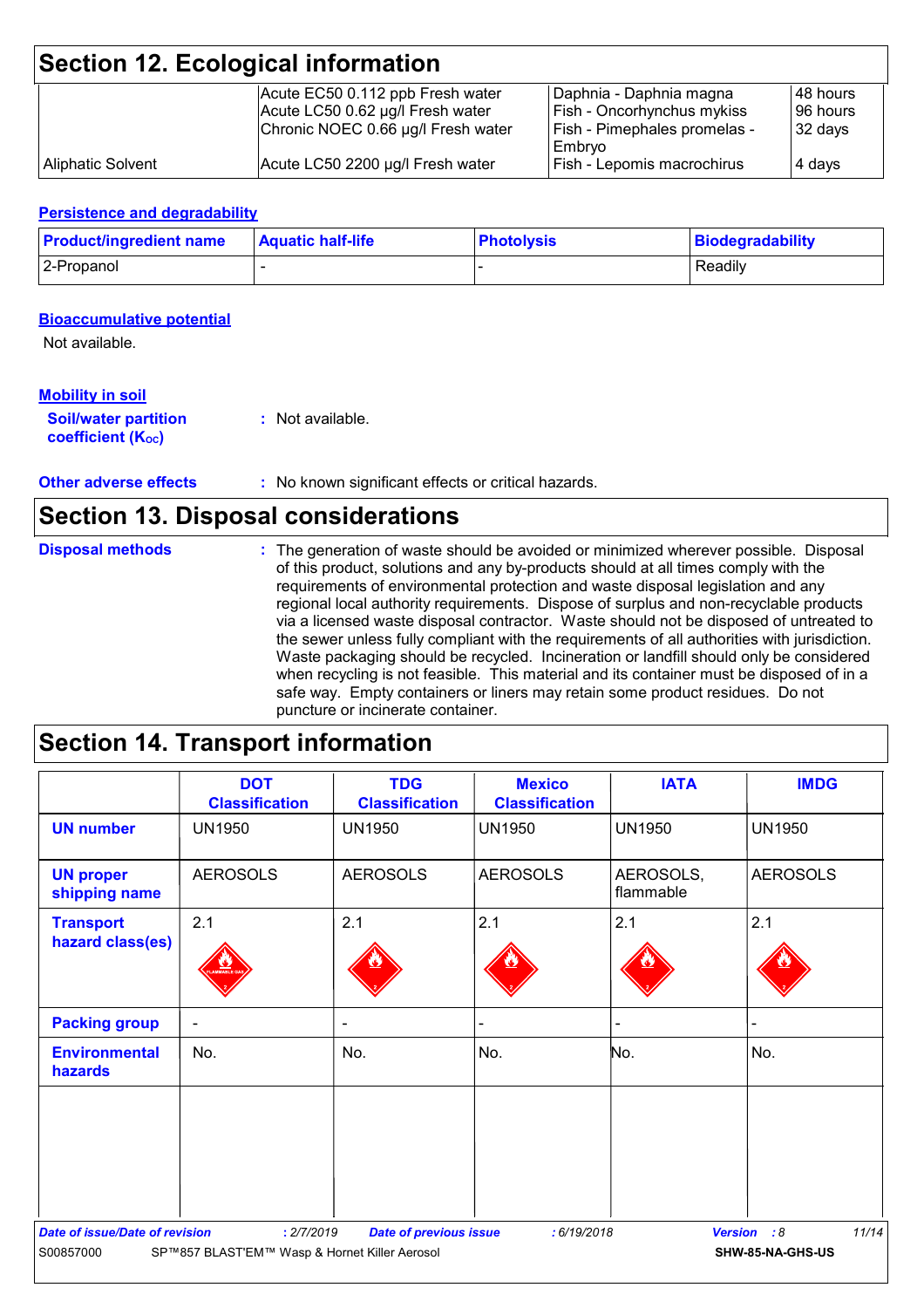| <b>Section 14. Transport information</b>                                                                                                                                                                                                                                                                                                                                                                                                                                                                                                                                                                                                                                                                                     |                |                  |                                                                                                                                                   |                  |  |                                            |
|------------------------------------------------------------------------------------------------------------------------------------------------------------------------------------------------------------------------------------------------------------------------------------------------------------------------------------------------------------------------------------------------------------------------------------------------------------------------------------------------------------------------------------------------------------------------------------------------------------------------------------------------------------------------------------------------------------------------------|----------------|------------------|---------------------------------------------------------------------------------------------------------------------------------------------------|------------------|--|--------------------------------------------|
| <b>Additional</b><br><b>information</b>                                                                                                                                                                                                                                                                                                                                                                                                                                                                                                                                                                                                                                                                                      |                |                  | Product classified<br>as per the<br>following sections<br>of the<br>Transportation of<br>Dangerous Goods<br>Regulations: 2.<br>13-2.17 (Class 2). |                  |  | <b>Emergency</b><br>schedules F-D, S-<br>U |
|                                                                                                                                                                                                                                                                                                                                                                                                                                                                                                                                                                                                                                                                                                                              | <b>ERG No.</b> |                  | <b>ERG No.</b>                                                                                                                                    | <b>ERG No.</b>   |  |                                            |
|                                                                                                                                                                                                                                                                                                                                                                                                                                                                                                                                                                                                                                                                                                                              | 126            |                  | 126                                                                                                                                               | 126              |  |                                            |
| <b>Special precautions for user :</b><br>Multi-modal shipping descriptions are provided for informational purposes and do not<br>consider container sizes. The presence of a shipping description for a particular<br>mode of transport (sea, air, etc.), does not indicate that the product is packaged<br>suitably for that mode of transport. All packaging must be reviewed for suitability<br>prior to shipment, and compliance with the applicable regulations is the sole<br>responsibility of the person offering the product for transport. People loading and<br>unloading dangerous goods must be trained on all of the risks deriving from the<br>substances and on all actions in case of emergency situations. |                |                  |                                                                                                                                                   |                  |  |                                            |
| <b>Transport in bulk according</b><br>to Annex II of MARPOL and<br>the <b>IBC</b> Code                                                                                                                                                                                                                                                                                                                                                                                                                                                                                                                                                                                                                                       |                | Not available.   |                                                                                                                                                   |                  |  |                                            |
|                                                                                                                                                                                                                                                                                                                                                                                                                                                                                                                                                                                                                                                                                                                              |                |                  | <b>Proper shipping name</b>                                                                                                                       | : Not available. |  |                                            |
|                                                                                                                                                                                                                                                                                                                                                                                                                                                                                                                                                                                                                                                                                                                              |                | <b>Ship type</b> |                                                                                                                                                   | Not available.   |  |                                            |
|                                                                                                                                                                                                                                                                                                                                                                                                                                                                                                                                                                                                                                                                                                                              |                |                  | <b>Pollution category</b>                                                                                                                         | Not available.   |  |                                            |

## **Section 15. Regulatory information**

#### **SARA 313**

SARA 313 (40 CFR 372.45) supplier notification can be found on the Environmental Data Sheet.

| <b>California Prop. 65</b><br>Not applicable. |                                                                                                                                                                                                                                                            |  |
|-----------------------------------------------|------------------------------------------------------------------------------------------------------------------------------------------------------------------------------------------------------------------------------------------------------------|--|
| <b>FIFRA Hazard Label</b>                     | : This chemical is a pesticide product registered by the Environmental Protection Agency                                                                                                                                                                   |  |
| <b>Information</b>                            | and is subject to certain labeling requirements under federal pesticide law. These<br>requirements differ from the classification criteria and hazard information required for<br>safety data sheets, and for workplace labels of non-pesticide chemicals. |  |
| <b>International requlations</b>              |                                                                                                                                                                                                                                                            |  |
| <b>International lists</b>                    | : Australia inventory (AICS): Not determined.                                                                                                                                                                                                              |  |
|                                               | China inventory (IECSC): Not determined.                                                                                                                                                                                                                   |  |
|                                               | Japan inventory (ENCS): Not determined.                                                                                                                                                                                                                    |  |
|                                               | Japan inventory (ISHL): Not determined.                                                                                                                                                                                                                    |  |
|                                               | Korea inventory (KECI): Not determined.                                                                                                                                                                                                                    |  |
|                                               | Malaysia Inventory (EHS Register): Not determined.                                                                                                                                                                                                         |  |
|                                               | New Zealand Inventory of Chemicals (NZIoC): Not determined.                                                                                                                                                                                                |  |
|                                               | <b>Philippines inventory (PICCS): Not determined.</b>                                                                                                                                                                                                      |  |
|                                               | Taiwan Chemical Substances Inventory (TCSI): Not determined.                                                                                                                                                                                               |  |
|                                               | Thailand inventory: Not determined.                                                                                                                                                                                                                        |  |
|                                               | <b>Turkey inventory: Not determined.</b>                                                                                                                                                                                                                   |  |
|                                               | <b>Vietnam inventory:</b> Not determined.                                                                                                                                                                                                                  |  |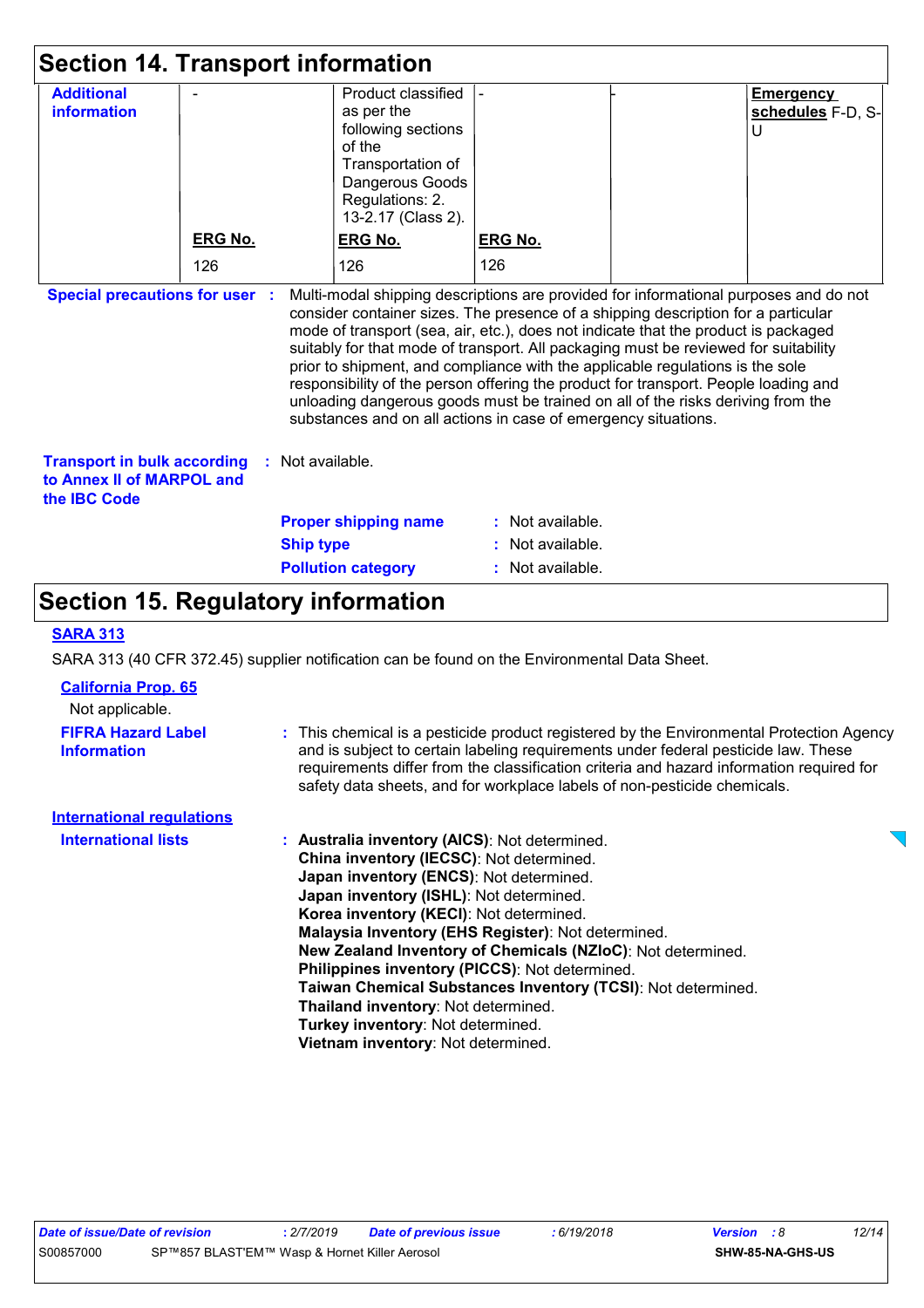## **Section 16. Other information**

**Hazardous Material Information System (U.S.A.)**



**The customer is responsible for determining the PPE code for this material. For more information on HMIS® Personal Protective Equipment (PPE) codes, consult the HMIS® Implementation Manual.**

**Caution: HMIS® ratings are based on a 0-4 rating scale, with 0 representing minimal hazards or risks, and 4 representing significant hazards or risks. Although HMIS® ratings and the associated label are not required on SDSs or products leaving a facility under 29 CFR 1910.1200, the preparer may choose to provide them. HMIS® ratings are to be used with a fully implemented HMIS® program. HMIS® is a registered trademark and service mark of the American Coatings Association, Inc.**

**Procedure used to derive the classification**

| <b>Classification</b>                                                 | <b>Justification</b>  |
|-----------------------------------------------------------------------|-----------------------|
| <b>FLAMMABLE AEROSOLS - Category 1</b>                                | On basis of test data |
| <b>GASES UNDER PRESSURE - Compressed gas</b>                          | Calculation method    |
| <b>SKIN SENSITIZATION - Category 1</b>                                | Calculation method    |
| SPECIFIC TARGET ORGAN TOXICITY (SINGLE EXPOSURE) (Respiratory tract   | Calculation method    |
| irritation) - Category 3                                              |                       |
| SPECIFIC TARGET ORGAN TOXICITY (SINGLE EXPOSURE) (Narcotic effects) - | Calculation method    |
| Category 3                                                            |                       |
| SPECIFIC TARGET ORGAN TOXICITY (REPEATED EXPOSURE) - Category 2       | Calculation method    |
| <b>ASPIRATION HAZARD - Category 1</b>                                 | Calculation method    |
| $1111 - 411 - 111$                                                    |                       |

| <u> FIBIOLA</u>                   |                                                                                                                                                                                                                                                                                                                                                                                                                                                                                                                                                                          |
|-----------------------------------|--------------------------------------------------------------------------------------------------------------------------------------------------------------------------------------------------------------------------------------------------------------------------------------------------------------------------------------------------------------------------------------------------------------------------------------------------------------------------------------------------------------------------------------------------------------------------|
| Date of printing                  | : 2/7/2019                                                                                                                                                                                                                                                                                                                                                                                                                                                                                                                                                               |
| Date of issue/Date of<br>revision | : 2/7/2019                                                                                                                                                                                                                                                                                                                                                                                                                                                                                                                                                               |
| Date of previous issue            | : 6/19/2018                                                                                                                                                                                                                                                                                                                                                                                                                                                                                                                                                              |
| <b>Version</b>                    | :8                                                                                                                                                                                                                                                                                                                                                                                                                                                                                                                                                                       |
| <b>Key to abbreviations</b>       | $\therefore$ ATE = Acute Toxicity Estimate<br><b>BCF</b> = Bioconcentration Factor<br>GHS = Globally Harmonized System of Classification and Labelling of Chemicals<br>IATA = International Air Transport Association<br>IBC = Intermediate Bulk Container<br><b>IMDG = International Maritime Dangerous Goods</b><br>LogPow = logarithm of the octanol/water partition coefficient<br>MARPOL = International Convention for the Prevention of Pollution From Ships, 1973<br>as modified by the Protocol of 1978. ("Marpol" = marine pollution)<br>$UN = United Nations$ |

**Indicates information that has changed from previously issued version.**

#### **Notice to reader**

**It is recommended that each customer or recipient of this Safety Data Sheet (SDS) study it carefully and consult resources, as necessary or appropriate, to become aware of and understand the data contained in this SDS and any hazards associated with the product. This information is provided in good faith and believed to be accurate as of the effective date herein. However, no warranty, express or implied, is given. The information presented here applies only to the product as shipped. The addition of any material can change the composition, hazards and risks of the product. Products shall not be repackaged, modified, or tinted except as specifically instructed by the manufacturer, including but not limited to the incorporation of products not specified by the manufacturer, or the use or addition of products in proportions not specified by the manufacturer. Regulatory requirements are subject to change and may differ between various locations and jurisdictions. The customer/buyer/user is responsible to ensure that his activities comply with all country, federal, state, provincial or local laws. The conditions for use of the product are not under the control of the manufacturer; the customer/buyer/user is responsible to determine the conditions necessary for the safe use of this product. The customer/buyer/user should not use the product for any purpose other than the purpose shown in the applicable section of this SDS without first referring to the supplier and obtaining written handling instructions. Due to the proliferation of**